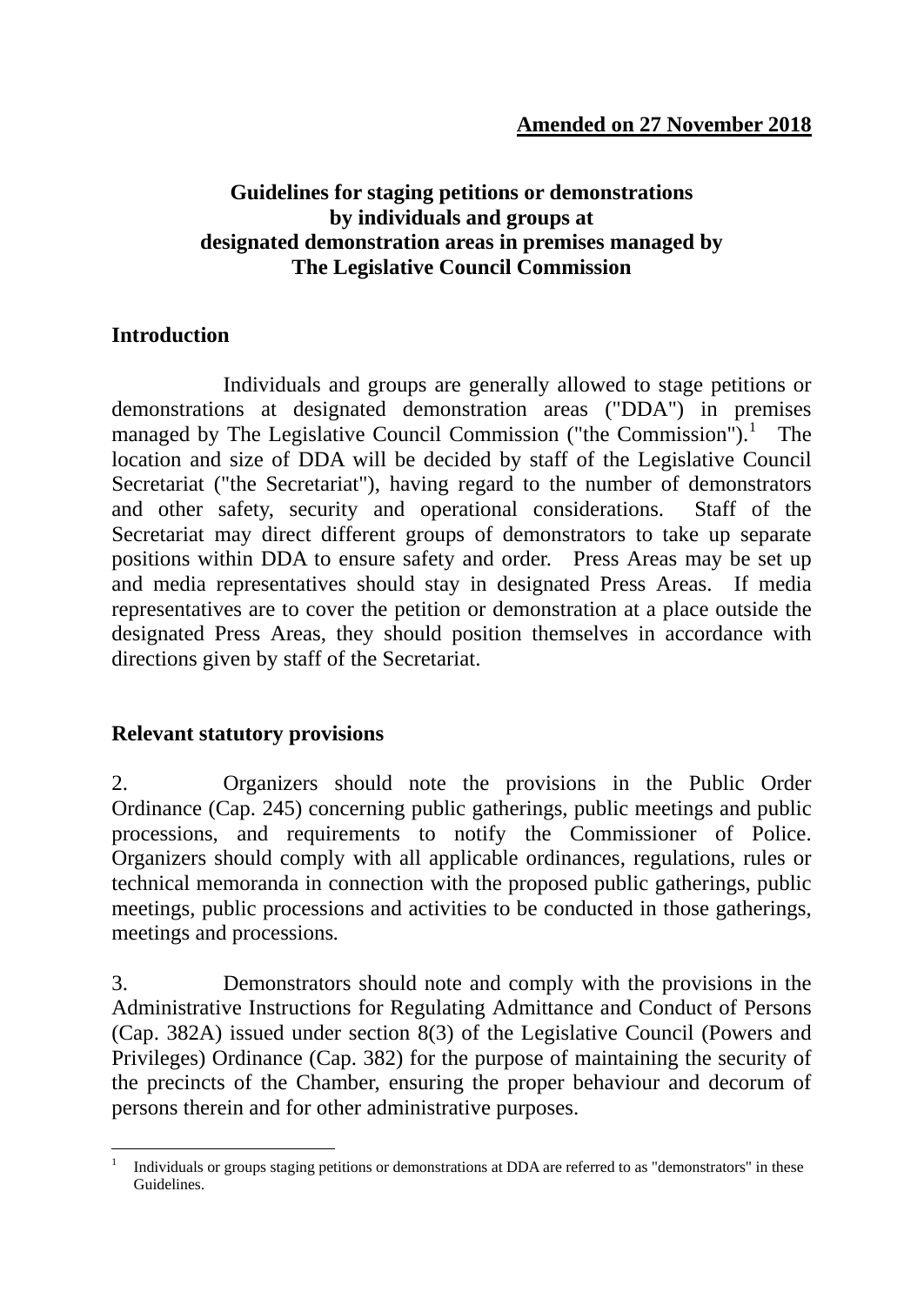### **Conditions of use**

4. DDA is open to the public every day during specified hours for staging petitions or demonstrations. The Commission reserves the right to change the opening hours of or close the DDA without prior notice. The conditions as to the use of DDA for public gatherings, public meetings and public processions are set out below *–*

- (a) no person shall stage petitions or demonstrations in DDA outside its daily opening hours, i.e. 7:00 am to 11:00 pm or, on days when meetings of LegCo are held, from 7:00 am to 11:00 pm or to one hour after the LegCo meeting of the day is suspended or after the Council is adjourned, whichever is later;
- (b) the event organizer or, if not present, a person nominated to act in his place, is to be present throughout the event;
- (c) using, placing, erecting or keeping any erected tent, or sleeping equipment is prohibited; no structure designed or adapted for the purpose of facilitating sleeping is allowed;
- (d) using, placing, erecting or keeping any stage, stage with backdrop or any other temporary structure which, in the opinion of staff of the Secretariat, may pose safety hazards to persons using DDA, is prohibited;
- (e) any behaviour/activity or item which may pose a fire hazard is prohibited;
- (f) defacing of the surface of any external wall, glass panel, column, ground, or any other structure or public property in the premises managed by the Commission is prohibited;
- (g) sound amplification equipment may be used but it must be directed away from the building of LegCo Complex and the noise levels must not be offensive or harmful or unreasonably interfere with the use of the LegCo Complex by other persons in the course of their business;
- (h) no person or object shall obstruct the Emergency Vehicular Access ("EVA"), emergency exits of the LegCo Complex or interfere with the use of the LegCo Complex by other persons in the course of their business; and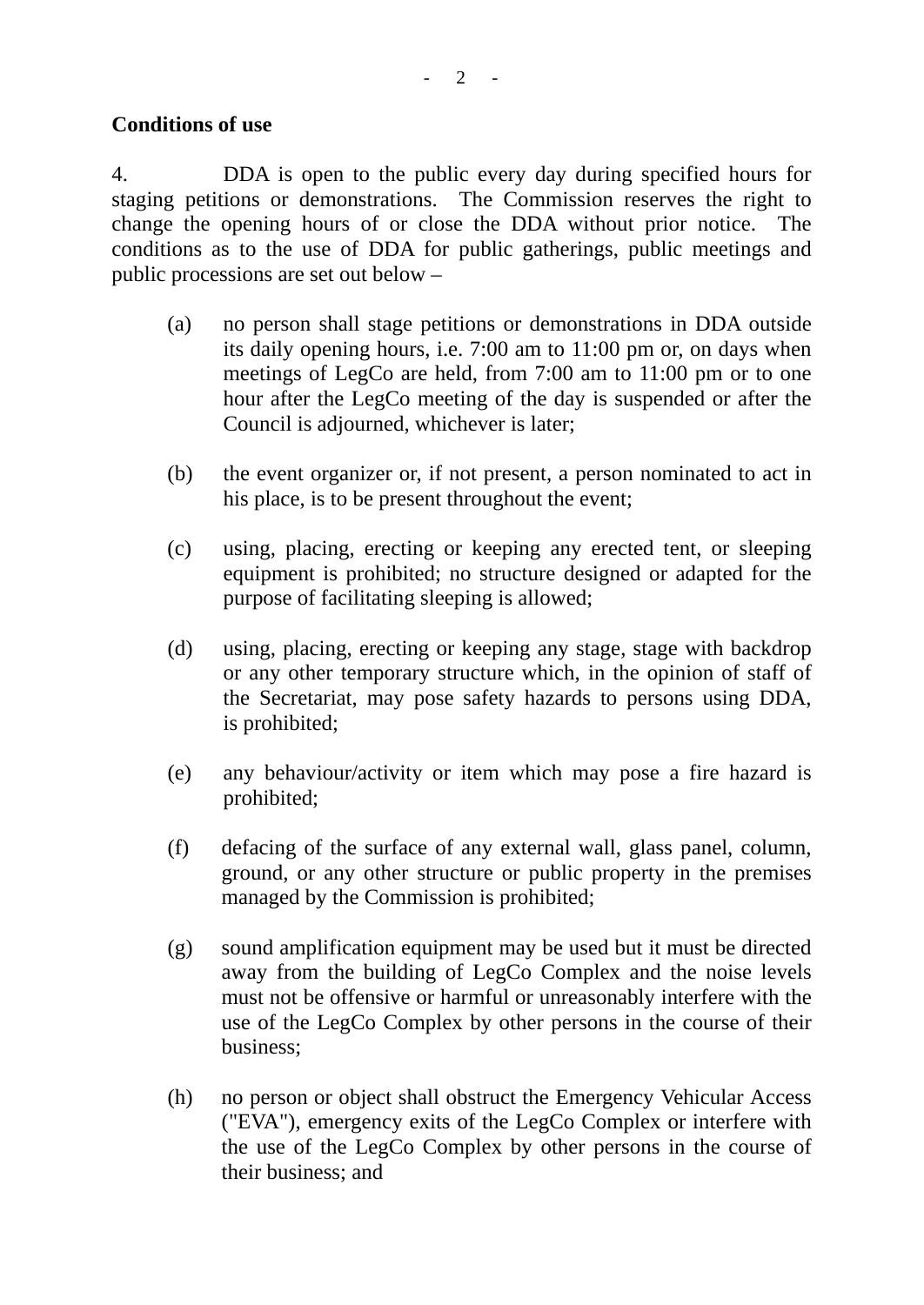(i) demonstrators must comply with all directions given by staff of the Secretariat.

5. Demonstrators shall maintain good order, environmental hygiene and public safety. Demonstrators are also advised to take good care of their personal belongings. All items, including posters, banners, objects, or notices brought by the demonstrators as well as personal belongings, foodstuffs and refuse must be removed by demonstrators upon leaving DDA. Any unattended objects found on the premises managed by the Commission and objects causing obstruction to the EVA or emergency exits of the LegCo Complex will be dealt with or disposed of as the Secretariat sees fit.

### **Liability for damages or compensation**

6. The Commission reserves the right to claim compensation from demonstrators for the property loss or damage sustained by the Commission arising from or out of their behaviour, activities or objects used while staging petitions or demonstrations in DDA.

7. Neither the Commission nor any of its employees or agents is responsible for any property loss or damage sustained by any person using DDA, whether such loss or damage is occasioned by the negligence of the Commission, its employees or agents, or by any other causes whatsoever. The Commission, its employees and/or agents do not accept responsibilities for any bodily injuries (howsoever caused except those resulting from negligence) sustained by any person using DDA.

#### **Failure to comply**

8. For the purpose of ensuring safety, security or good order, the Commission may deny a person's admission to, or require a person already admitted to leave, the premises managed by the Commission, in the event of that person's failure to comply with any of the conditions, or for unsafe, unhygienic, illegal, disorderly, or offensive behaviour, or in circumstances where the staff of the Secretariat consider it necessary. The Commission reserves the right to take legal action against the use of DDA in contravention of the conditions of use.

9. Any person who contravenes the administrative instructions issued under section 8(3) of the Legislative Council (Powers and Privileges) Ordinance (Cap. 382) referred to in paragraph 3 above commits an offence and is liable to a fine of \$2,000 and to imprisonment for 3 months. Under section 19(b) of